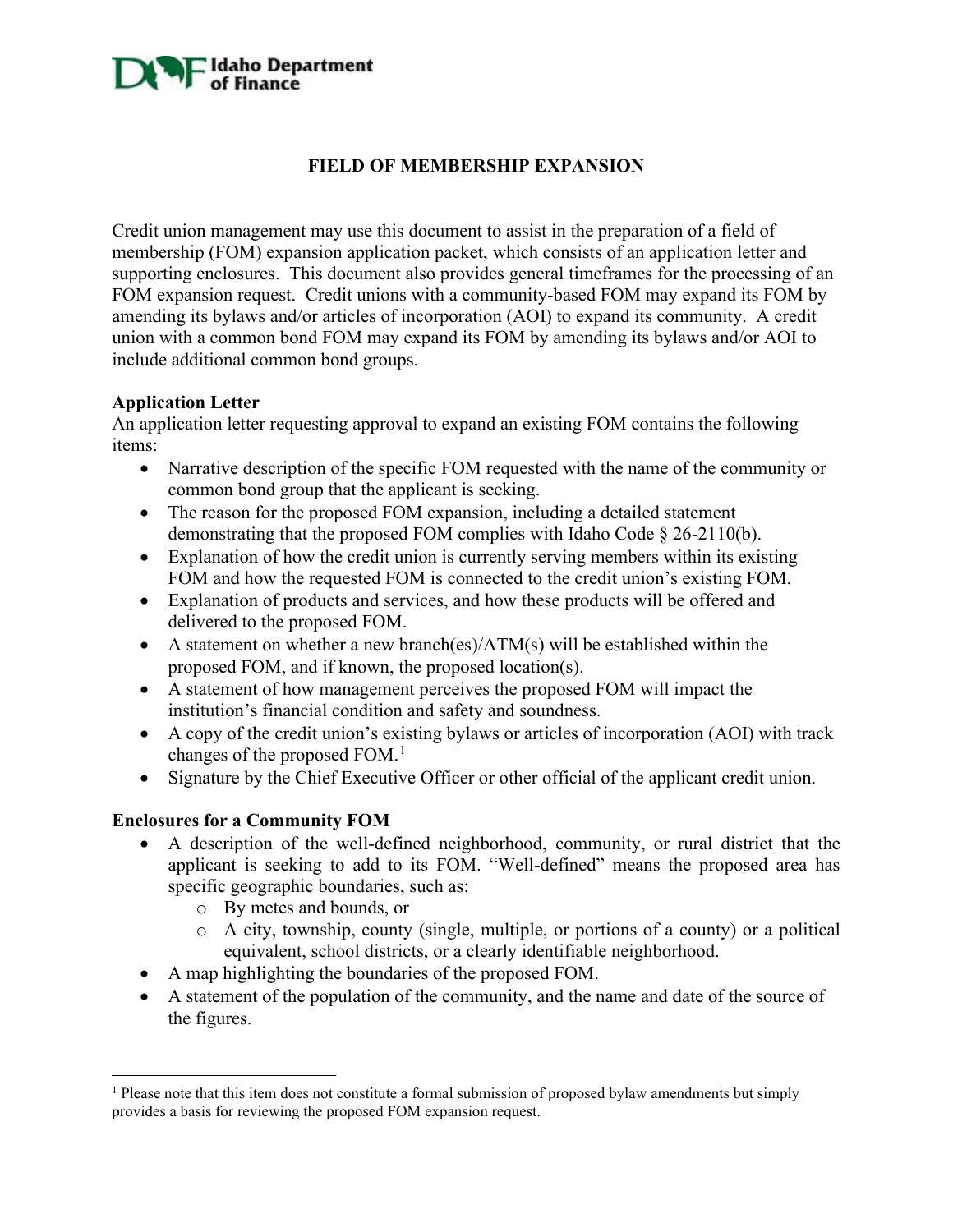- Strategic or business plan accompanied by an explanation of how the FOM expansion is in line, or modifies, the existing strategic or business plan. The plan must include:
	- o Pro forma financial statements for 36 months inclusive of the proposed FOM, including the underlying assumptions and rationale for projected member, share, loan, and asset growth.
	- o Anticipated financial impact on the credit union, including the need for additional employees and fixed assets, and the associated costs.
	- o If not an Idaho state-chartered credit union, a description of the current and proposed office/branch/ATM structure.
- A copy of the applicant's most recent quarterly financial statements.
- The name of the community that the applicant desires to add to its bylaws.
- Compelling evidence of common interests or interaction. The applicant must demonstrate that the proposed FOM is contiguous and further demonstrate a sufficient level of common interests or interaction among area residents to qualify the area as a well-defined community. The community as a whole must be distinct and recognizable. The description of the community should be supported on as many of the following as may be appropriate:
	- o Political jurisdictions.
	- o Major trade areas.
	- o Traffic flows.
	- o Shared/common facilities, such as educational, medical, police and fire protection, school districts, water, etc.
	- o Organizations/clubs whose membership is made up exclusively of persons within the area.
	- o Newspapers or other periodicals published for and about the area.
	- o Census tracts.
	- o Common characteristics and background of residents, such as income, religious beliefs, primary ethnic groups, similarity of occupations, household types, primary age group, etc.
	- o History of the area.
- If the request is from an out-of-state credit union, please provide the total number of existing Idaho members.
- Any other information or materials the Department may request.

If the applicant is requesting a community FOM that is an exact match to or within (contiguous community) an FOM of an existing or merged credit union with an approved Idaho community FOM, the applicant will not need to provide compelling evidence of common interests or interaction as the Department has previously received sufficient information to establish that a well-defined community exists within the described geographic boundaries.

### **Enclosures for Occupational or Associational Groups**

- The name of the occupational and/or associational group having a common bond that the applicant desires to add to its bylaws or AOI.
- If applicable, the North American Industry Classification System (NAICS) code of the common-bond group.
- The name and description of the geographic boundaries in which the proposed commonbond group FOM will be established.